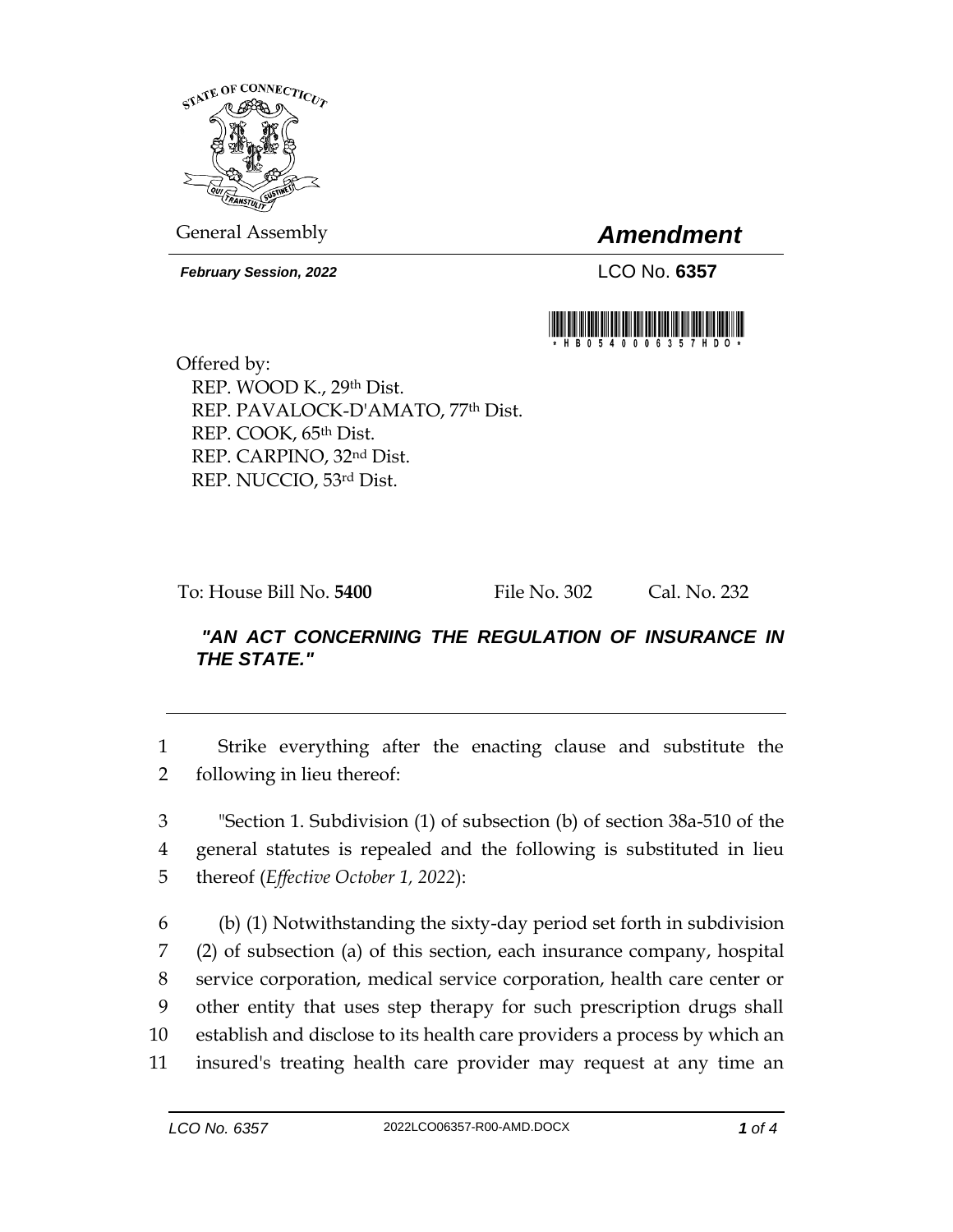override of the use of any step therapy drug regimen. Such disclosure shall be made to health care providers in writing at least once each 14 calendar year, and such health care provider shall display in a conspicuous and prominent location, including the provider's Internet web site and on a bulletin board in the provider's office, information 17 regarding the override process. Any such override process shall be convenient to use by health care providers and an override request shall be expeditiously granted when an insured's treating health care provider demonstrates that the drug regimen required under step therapy (A) has been ineffective in the past for treatment of the insured's medical condition, (B) is expected to be ineffective based on the known relevant physical or mental characteristics of the insured and the known characteristics of the drug regimen, (C) will cause or will likely cause an adverse reaction by or physical harm to the insured, or (D) is not in the 26 best interest of the insured, based on medical necessity. Until October  $1_t$  2025, in the case of a prescribed drug for the treatment of schizophrenia, major depressive disorder or bipolar disorder, as defined in the most 29 recent edition of the Diagnostic and Statistical Manual of Mental Disorders, such override request shall be granted not later than twenty-four hours from the time of request.

 Sec. 2. (*Effective from passage*) (a) There is established a task force to study data collection efforts regarding step therapy. Such study shall include, but need not be limited to, data collection regarding step therapy edits, rejections and appeals of behavioral health drugs and the best methods to collect such data.

(b) The task force shall consist of the following members:

 (1) The chairpersons and ranking members of the joint standing committees of the General Assembly having cognizance of matters relating to public health and insurance, or their designees;

 (2) The executive director of the Office of Health Strategy, or the executive director's designee;

(3) The Insurance Commissioner, or the Insurance Commissioner's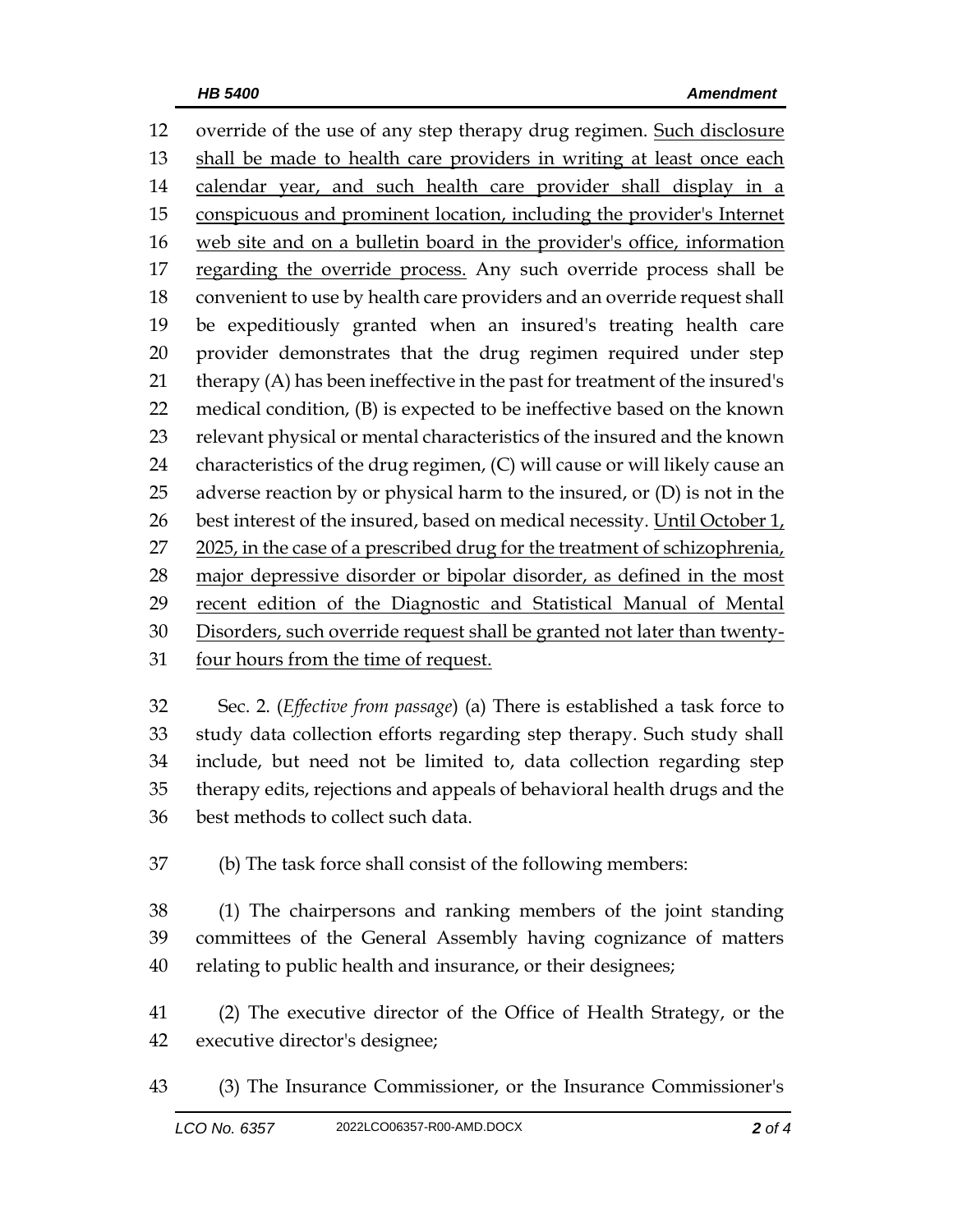designee; (4) The Commissioner of Consumer Protection, or the commissioner's designee; (5) One representative of the insurance industry, to be appointed by the House chairperson of the joint standing committee of the General Assembly having cognizance of matters relating to insurance; (6) One representative of the pharmaceutical industry, to be appointed by the House ranking member of the joint standing committee of the General Assembly having cognizance of matters relating to insurance; (7) One mental health care provider, to be appointed by the House chairperson of the joint standing committee of the General Assembly having cognizance of matters relating to insurance; and (8) One representative of a mental health advocacy group, who shall be an impacted individual, to be appointed by the House ranking member of the joint standing committee of the General Assembly having cognizance of matters relating to public health. (c) The administrative staff of the joint standing committee of the General Assembly having cognizance of matters relating to public health shall serve as administrative staff of the task force. (d) Not later than July 1, 2023, the task force shall submit a report on its findings and recommendations to the joint standing committees of the General Assembly having cognizance of matters relating to insurance and public health, in accordance with the provisions of section 11-4a of the general statutes. The task force shall terminate on the date that it submits such report or on July 1, 2023, whichever is earlier."

This act shall take effect as follows and shall amend the following sections: